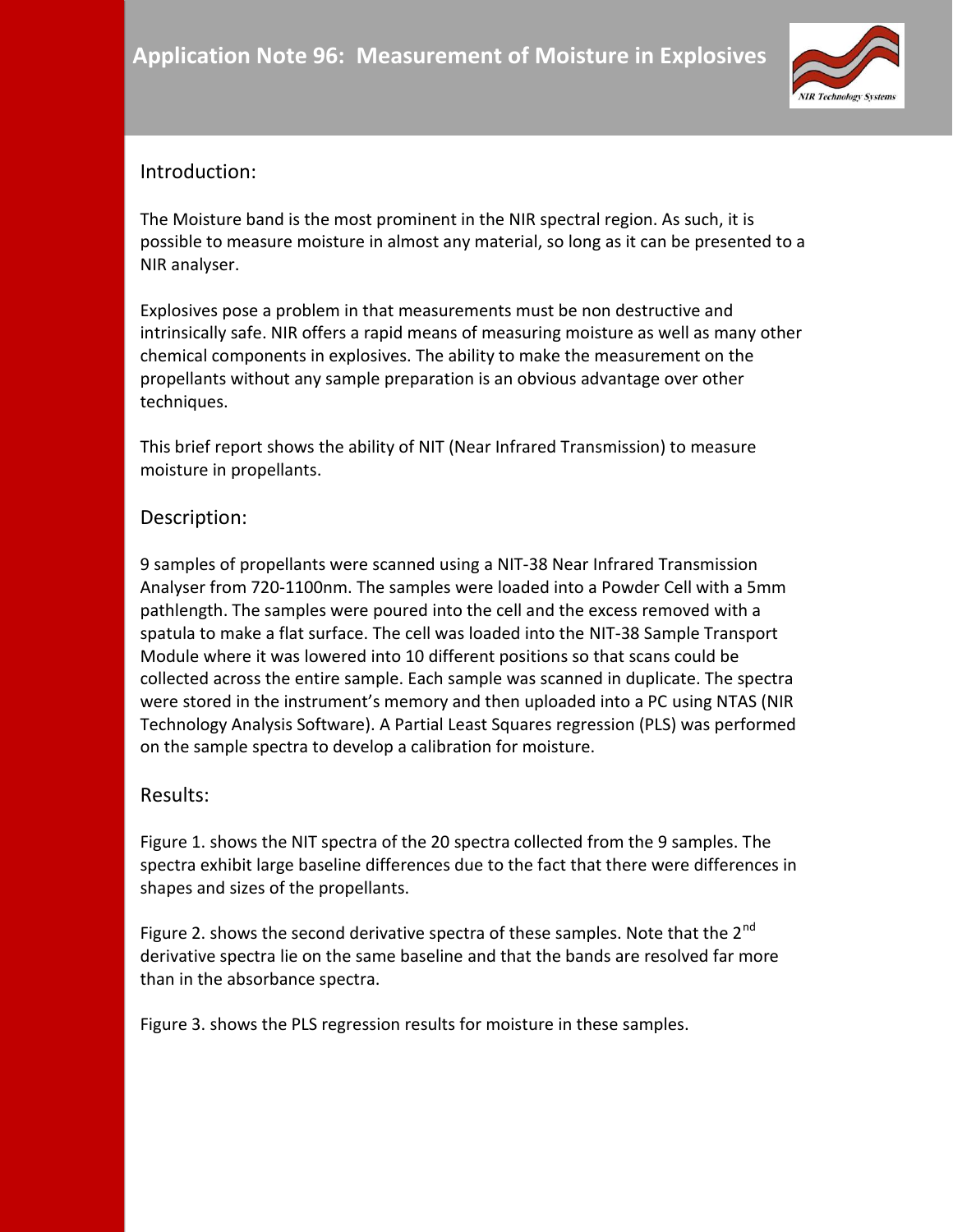

Figure 1. NIT Spectra of Various Propellants



Figure 2. 2<sup>nd</sup> Derivative Spectra of Various Propellants